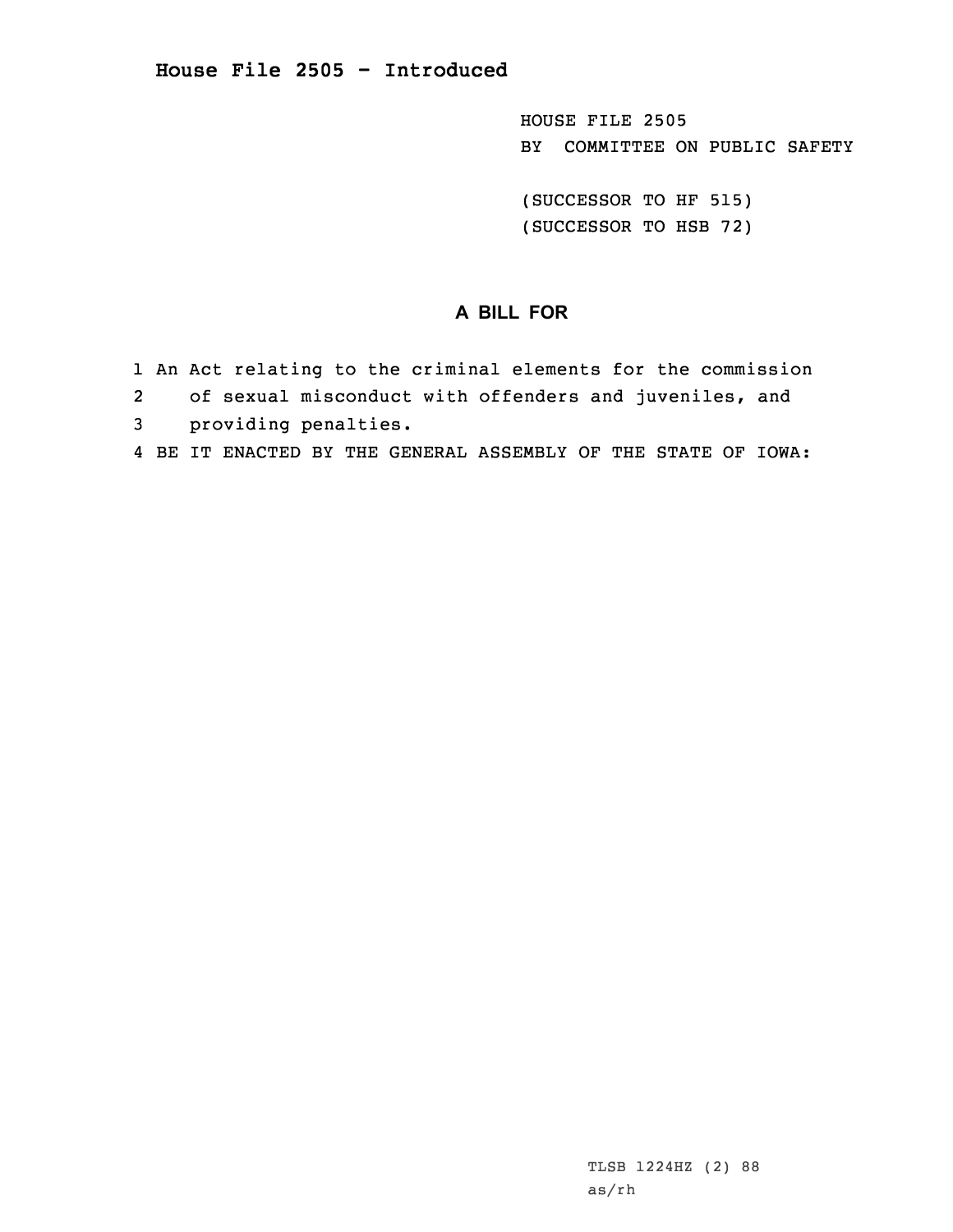1 Section 1. Section 709.16, subsection 1, Code 2020, is 2 amended to read as follows:

 1. Any peace officer, or an officer, employee, contractor, vendor, volunteer, or agent of the department of corrections, or an officer, employee, or agent of <sup>a</sup> judicial district department of correctional services, who engages in <sup>a</sup> sex act with an individual committed to the custody of the department of corrections or <sup>a</sup> judicial district department of correctional services, with specific and actual knowledge the person is committed to the custody of the department, commits ll <del>an aggravated misdemeanor</del> a class "D" felony.

12 Sec. 2. Section 709.16, subsection 2, paragraph a, Code 13 2020, is amended to read as follows:

14 *a.* Any peace officer, or an officer, employee, contractor, 15 vendor, volunteer, or agent of <sup>a</sup> juvenile placement facility 16 who engages in <sup>a</sup> sex act with <sup>a</sup> juvenile placed at such 17 facility commits an aggravated misdemeanor a class "D" felony. 18 Sec. 3. Section 709.16, subsection 3, Code 2020, is amended

19 to read as follows:

20 3. Any peace officer, or an officer, employee, contractor, 21 vendor, volunteer, or agent of <sup>a</sup> county who engages in <sup>a</sup> sex 22 act with a prisoner incarcerated in a county jail commits an 23 aggravated misdemeanor a class "D" felony.

EXPLANATION

24

25 **The inclusion of this explanation does not constitute agreement with**

<sup>26</sup> **the explanation's substance by the members of the general assembly.**

27 This bill relates to the criminal elements and penalties 28 for the commission of sexual misconduct with offenders and 29 juveniles.

 The bill raises the criminal penalty from an aggravated misdemeanor to <sup>a</sup> class "D" felony for <sup>a</sup> peace officer, officer, employee, contractor, vendor, volunteer, or agent of the department of corrections who engages in <sup>a</sup> sex act with an inmate committed to the custody of the department of corrections or <sup>a</sup> judicial district department of correctional

-1-

LSB 1224HZ (2) 88  $as/rh$   $1/2$